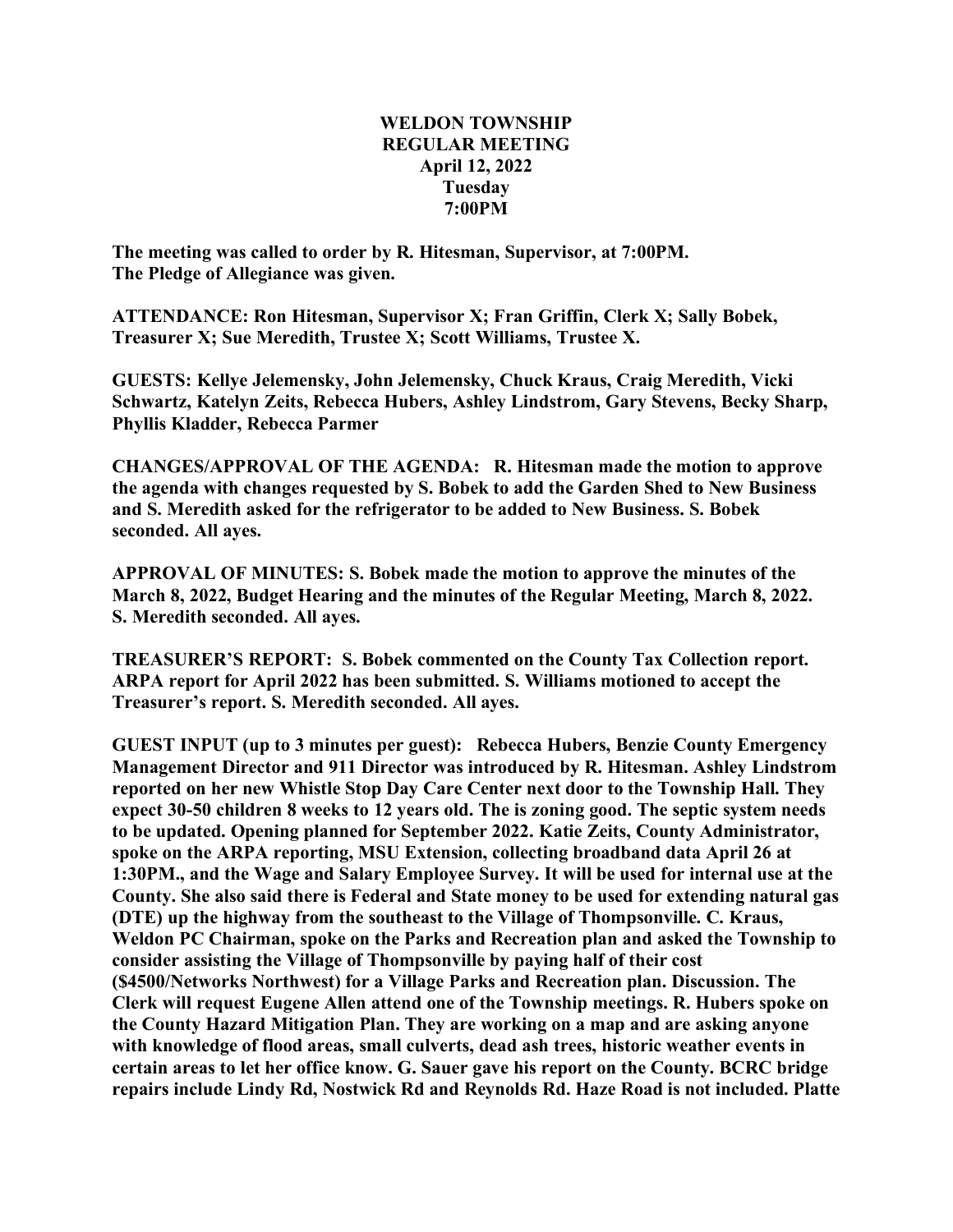**River school building close of sale expected end of June. Health Department Acting Director is Dan Thornell. Betsie Valley Trail grants helping to repair trestle bridge at Mesick. The Maples using more space for memory care patients. Homestead Hills Elementary School should be ready September 2023. Ironman Competition route has been changed. Veteran's plaque update.**

## **REPORTS:**

## **ZONING ADMINISTRATOR: on file**

**DAY USE PARK: Report is on file. R. Hitesman will look into pricing for the picnic table that has been approved by the DNR. C. Meredith said pricing for the closer for the DUP restroom is \$150-\$600.**

**PLANNING COMMISSION: C. Kraus stated there was a Public Hearing at 7:00PM on April 4, 2022, regarding the Zoning Ordinance and Map corrections prior to the regular PC meeting. At the regular, PC meeting the Commission voted to approve recommending to the Township Board to accept the changes as submitted. PC does not need to submit to Benzie County Planning Commission since one does not exist. It was, however, sent to the County by the consultant and by mail by the Township Clerk. We will wait 30 days for any response. Discussion. Township Board may vote on it at its May 2022 meeting. PC next meeting will be July 11, 2022.**

**LIQUOR INSPECTOR REPORT: R. Hitesman reported that Crystal Mountain will have their Beer and Brats festival this year. Report on file.**

**ASSESSOR'S REPORT: Assessor's report is on file. S. Bobek stated that MTA will have the assessing information on the website next year.**

**BUDGET REPORT: Budget ok currently.**

**SUPERVISOR COMMENTS: R. Hitesman has been in contact with the DNR about the two triangular pieces of property adjacent to the Day Use Park. Waiting to hear back. Looking into Grants. Will be shopping for an approved picnic table for the Park.**

**CLERK COMMENTS: GFL contract for the spring and fall Cleanup Days needs to be signed. Board approved completing the Village Water Survey (backflow preventer). BOR March 2022 report has been received. The November 8, 2022, meeting date needs to be changed due to the Election being held at the Hall on that date. Board decided on November 1, 2022.**

**UNFINISHED BUSINESS: ARPA monies discussion: Generator, Carpeting, Wall Partition in outer room for secure storage. A. Lindstrom offered the use of their generator at the Day Care Center next door if needed. Veteran's Memorial (ordered 8/2016)- It is available and will be installed when the weather breaks--tabled. Short-Term Rentalstabled. Nuisance Ordinance amendments tabled. House Plaque-S. Williams stated that he**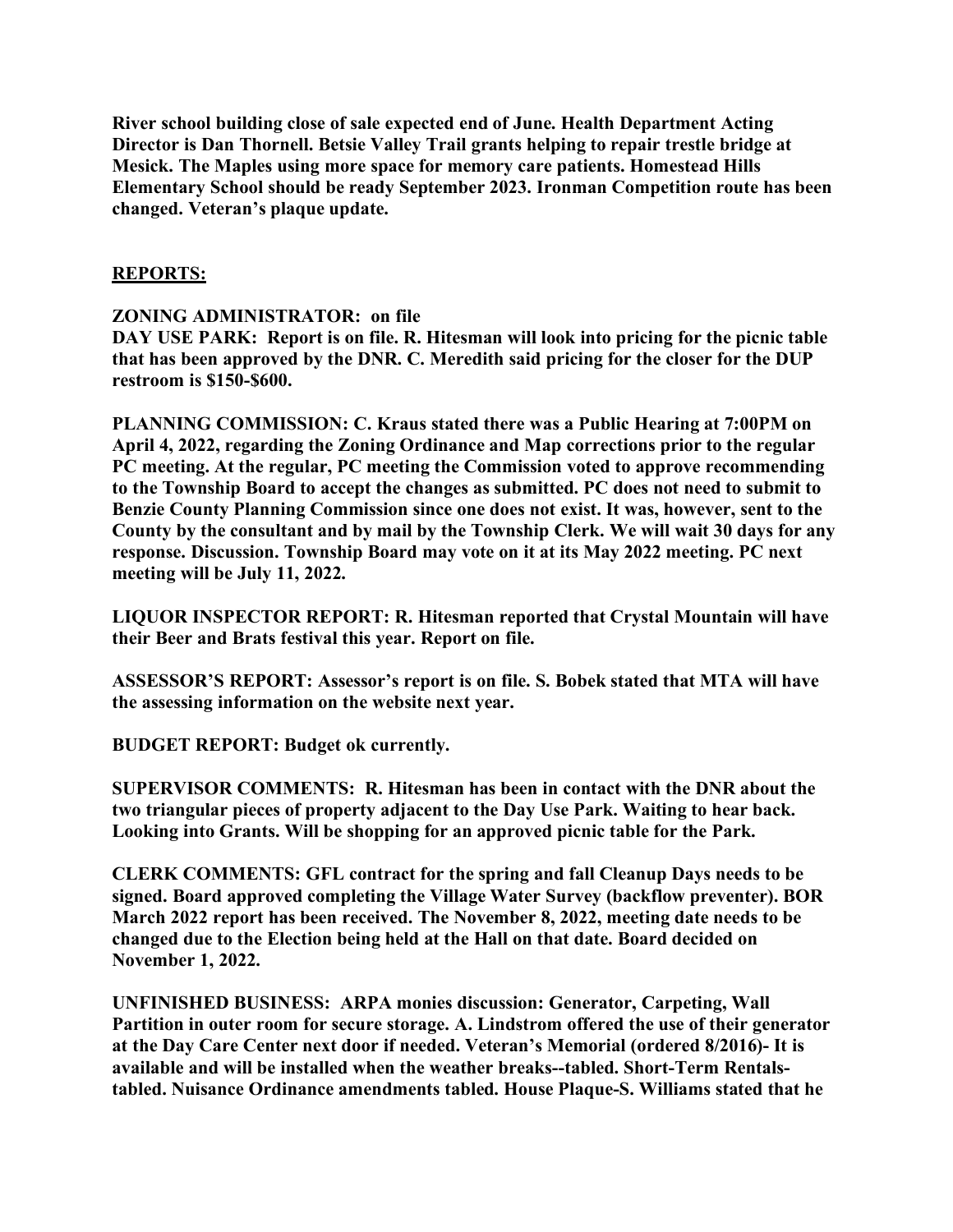**and G. Stevens are working on it. Sally and Chris Bobek used their anchors and straps to tie down the garden shed last winter. They are getting ready for the camping season and need their items back. She will contact Rob Aldrich to let him know the items needed to tie the shed down are available at Tractor Supply.**

**NEW BUSINESS: S. Bobek made the motion to reappoint Sue Meredith to the Planning Commission (Board Rep). F. Griffin seconded. All ayes. Iron Fish helping with Cleanup Day discussed. Scheduling does not work for them for Saturdays. R. Hitesman made the motion to approve the Crystal Mountain Fire Works display permit for New Year's Eve December 31. 2022. S. Bobek seconded. All ayes. State Unclaimed Property Report to State discussed. S. Bobek will file the report. Discussion to replace the refrigerator and microwave. F. Griffin made the motion to replace the broken refrigerator and microwave. R. Hitesman seconded. Roll call: R. Hitesman, S. Bobek, S. Williams, S. Meredith, F. Griffin-all ayes. Clerk reported on an issue with the bill from Quickbooks—double bill for payroll program. QB will credit for the Basic Payroll program.**

## **BILLS: April 12, 2022**

**R. Hitesman made the motion to pay the bills. S. Williams seconded. All ayes.**

**(Between Meetings)**

| <b>EFPTS14 (3-15-2022) IRS 941 Fed Tax</b> | 779.50 |
|--------------------------------------------|--------|
| <b>Cherryland Electric-March</b>           | 70.91  |
| <b>ATI Consulting-website</b>              | 400.00 |
| <b>Jane Hitesman-BOR</b>                   | 210.00 |
| <b>Marian Mayer-BOR</b>                    | 210.00 |
| <b>Chris Bobek-BOR</b>                     | 280.00 |

| EFPTS15 IRS 941 qtr.                  | 846.40                         |
|---------------------------------------|--------------------------------|
| <b>Board Pay</b>                      | 3600.00                        |
| <b>Planning Commission</b>            | 650.00                         |
| <b>Assessor Pay</b>                   | 1572.00                        |
| <b>Julie Lonn</b>                     | 50.00                          |
| <b>AFLAC</b>                          | 321.43                         |
| Acentek                               | 219.51                         |
| <b>Village of Thompsonville-water</b> | 456.00                         |
| <b>VISA</b>                           | 1685.02 (credit due 381.60 QB) |
| <b>Cherryland Electric</b>            | 68.26                          |
| Craig Meredith-PLOW/DUP/ZA            | 520.00                         |
| <b>Gary Stevens-nuisance enf</b>      | 200.00                         |
| <b>Pioneer Group</b>                  | 420.75                         |
| Rebecca Parmer                        | 500.00                         |
| State of Michigan SUW tax 3/2022 qtr  | 684.03                         |